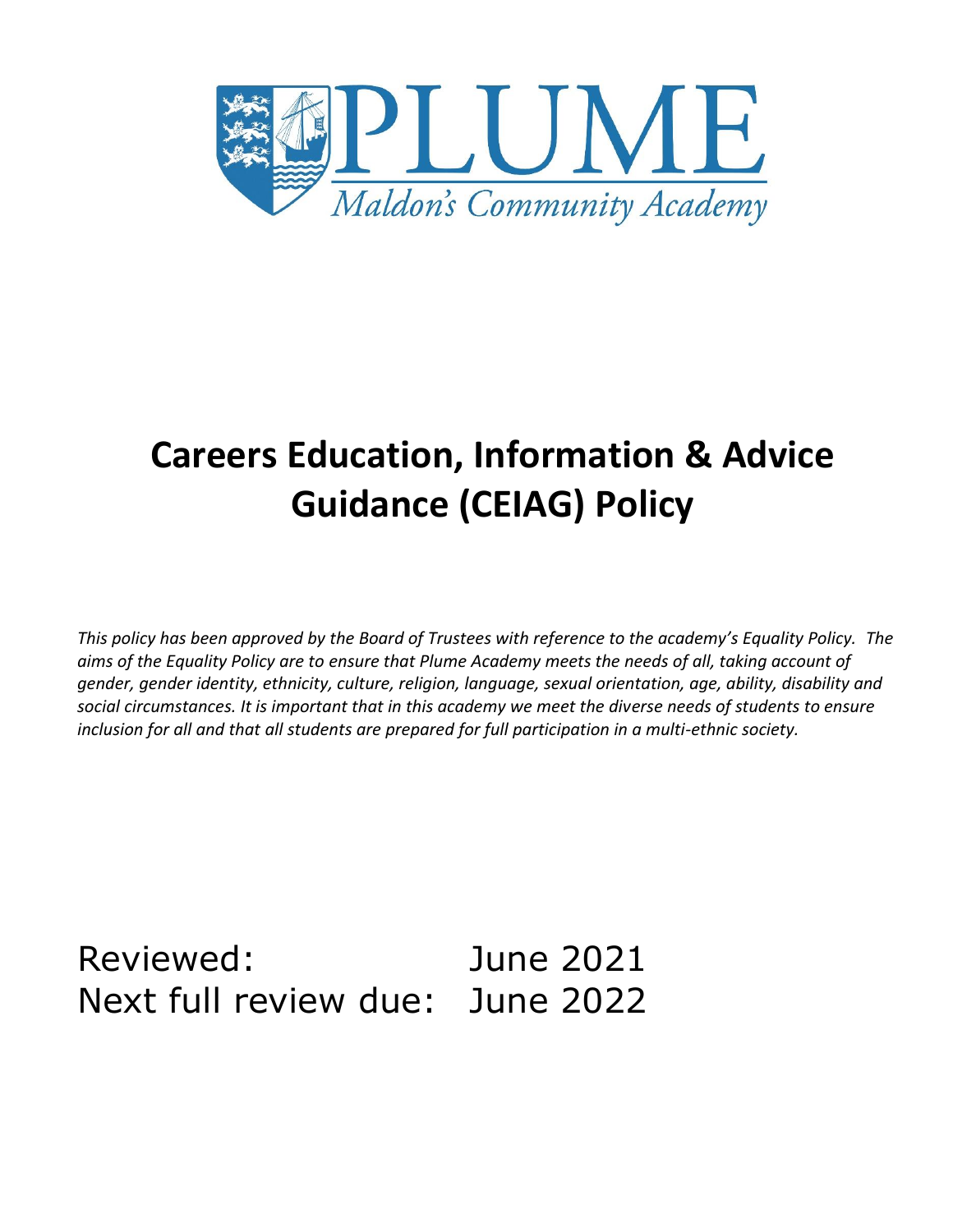## **Principles and Rationale**

This policy has been written in accordance with the Government's Inspiration Vision Statement and the Department for Education's (DfE) document, '*Careers guidance and inspiration in schools'* which made changes to the delivery of careers guidance in schools. It is now a statutory duty for all schools to ensure that guidance is:

- Presented in an impartial manner
- Includes information on a range of post 16 education or training options
- Promotes the best interest of the students

In addition to adherence to the DfE Guidance, Plume Academy believes that one of or ultimate aims must be to make it possible for all our young people to engage proactively in key decisions about their education pathways and future career. Plume Academy believe that our students should have access to a high quality CEIAG Programme which can inspire, motivate, inform and support students at key times of their bespoke career decision making times.

Plume Academy's CEIAG Programme is delivered within the best practice framework as set out by DfE and is shaped by the 8 Gatsby Benchmarks outlined as key elements of high quality practice:

- 1. a stable careers programme;
- 2. learning from career and labour market information;
- 3. addressing the needs of each student;
- 4. linking curriculum learning to careers;
- 5. encounters with employers and employees;
- 6. experiences of workplaces;
- 7. encounters with further and higher education; and
- 8. personal guidance.

The CEIAG Programme is an integral part of the preparation of our students to develop skills, attitudes and abilities that will then help enable them to be equipped for the opportunities, responsibilities and experiences of adult life and the world of work. Our central concern is preparing students for the choices, changes and transitions affecting their future education, training and life as credible adult members of society.

We have close working relationships with a Matrix accredited independent and impartial IAG provider (Directions IAG Limited), local Further Education establishments, Higher Education establishments, providers, training providers, local authority and local businesses. Plume Academy recognises the importance and benefits that local providers, organisations and employers bring to our CEIAG Programme and also the importance of parents and carers roles in our CEIAG process.

The Trustees and Senior Leadership Team (SLT) of Plume Academy fully recognise the importance of helping students to reach their career potential and therefore, continue to give their full and unrelenting support to this statement.

#### **Key Objectives**

1. The CEIAG Programme is designed to meet the needs of students at Plume Academy following the 8 Gatsby Benchmarks and mapped to the Career Development Institute (CDI) Framework for careers and work-related education. Activities are differentiated and personalised to ensure progression in students' post 16 progression route as well as their own personal development. It is also designed to strengthen our students' motivation,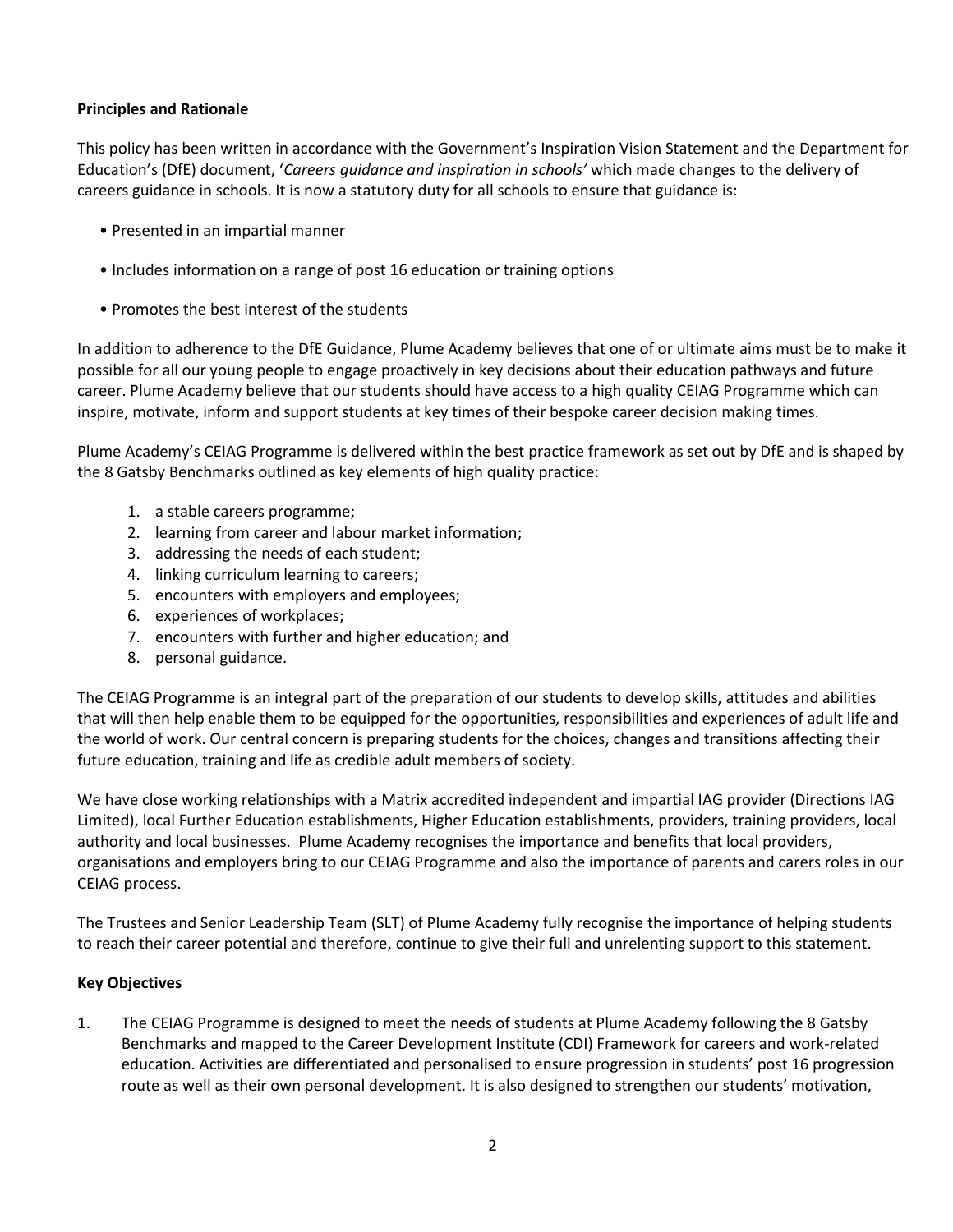aspirations and attainment within the academy. The programme will also challenge stereotyping and further promote equality and diversity.

- 2. Students are entitled to CEIAG which as far as possible meets professional standards of practice and which is both impartial and confidential, as well as within the usual parameters of education whilst the young person is in our care. All students have access to independent and impartial careers advice and guidance from a fully qualified Careers Adviser from Directions IAG Ltd. Through the use of the online careers hub, all stakeholders will also secure access to up to date and relevant careers information.
- 3. Plume Academy will ensure that students are very well prepared for the next stage of their education, training and or/employment. We will ensure that we provide timely independent information, advice and guidance to assist students onto their next steps in training, education or employment. All our students should have a wellinformed understanding of the options and challenges facing them as they move through the academy and on to the next stage of their education and/or training.

# **Curriculum**

CEIAG is an important and distinctive element of the whole curriculum, relating to all key stages and areas of learning and experiences. It is a planned element of the Key Stage 3 and Key Stage 4 curriculum, commencing in Year 7 and delivered as an integrated element of the Personal Development (PD) Curriculum. It is delivered by a fully qualified team of staff through Years 7‐9 then via a Careers Programme during Years 10‐11. Plume College (Years 12 and 13) also have an embedded wide and extensive tutorial programme that incorporates CEIAG.

The advice and guidance that students receive is impartial and supportive, helping them to make their own appropriate careers decisions. In terms of delivery, all staff have a responsibility to provide CEIAG and whilst delivery is predominantly taught within tutorial and PD, all staff will be expected to contribute through roles as tutors and curriculum subject teachers, in addition to specific staff responsibilities to CEIAG.

All stakeholders have access to careers information through the academy website via the careers hub, featuring specialist software and online links. This section of the website is maintained by the Subject Leader for CEIAG and updated on a regular basis.

Our taught CEIAG curriculum is linked to the CDI framework for careers and work-related education and our programme includes:

- self-awareness
- self- determination
- self-improvement as a learner
- exploring careers and careers development
- investigating work and working life
- understanding business and industry
- investigating jobs and labour market information (LMI)
- valuing equality, diversity and inclusion
- learning about safe working practices and environments
- making the most of careers information, advice and guidance
- preparing for employability
- showing initiative and enterprise
- developing personal financial capability.

All students have access to independent and impartial careers advice and guidance from a fully qualified Careers Adviser from Directions IAG Ltd.